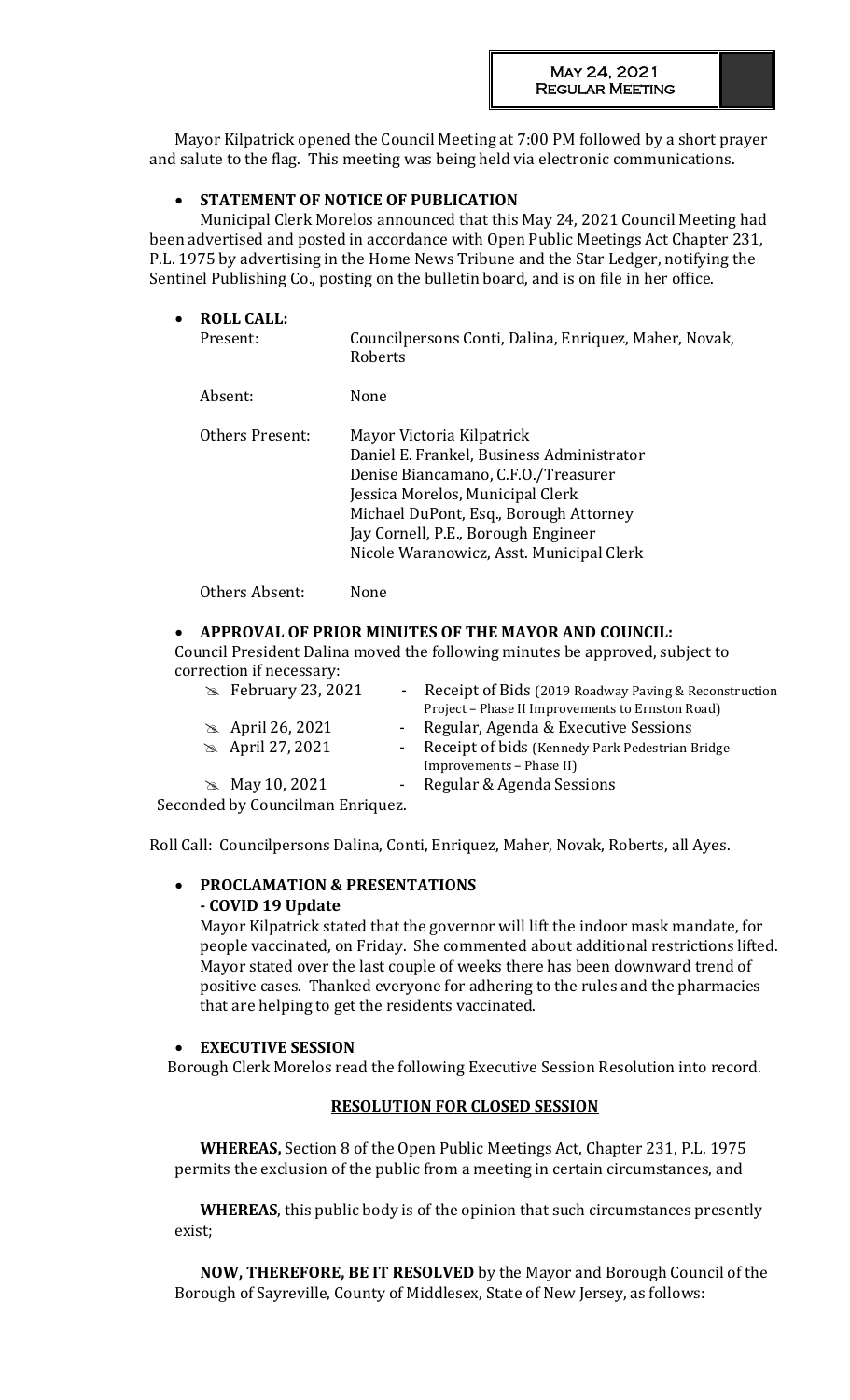1. The public portion of this meeting is hereby adjourned in order that the Governing Body may meet in a closed, private session for approximately 10-15 minutes to discuss the following matters:

• Litigation

2. Following the conclusion of said closed session, the Governing body shall reconvene the open portion of this meeting to consider any other matters which may be properly brought before it at this time.

3. The nature and content of discussion which occurs during closed session shall be made public at the time the need for non-disclosure no longer exists.

**NOW, THEREFORE BE IT RESOLVED** that the public be excluded and this resolution shall take effect immediately.

/s/ Kevin Dalina, Council President

APPROVED:

# /s/ Victoria Kilpatrick, Mayor

# **Council President Dalina moved the Executive Session Resolution be adopted on Roll Call Vote. Motion seconded by Councilman Enriquez.**

Roll Call: Councilpersons Dalina, Conti, Enriquez, Maher, Novak, Roberts, all Ayes.

Time: 7:07 PM

# **Reconvene:**

Councilman Dalina made a **motion to reconvene**. Motion was seconded by Councilwoman Novak.

Roll Call: Voice Vote, all Ayes.

Time: 7:21 PM

# **OLD BUSINESS:**

a) Public Hearing on the following Ordinances:

Borough Clerk Morelos read the heading for the following ordinances listed for Public Hearing:

Public Hearing on Ordinance #529-21.

Mayor Kilpatrick opened the meeting to the public for questions or comments on Ordinance #529-21.

There were no comments.

**Councilwoman Maher moved the Public Hearing be closed the Ordinance be adopted on second and final reading and advertised according to law. Seconded by Councilman Dalina.** 

**Roll Call: Councilpersons Maher, Conti, Dalina, Enriquez, Novak, Roberts, all Ayes.**

# **ORDINANCE #529-21**

**AN ORDINANCE AMENDING AND SUPPLEMENTING CHAPTER XII OF THE REVISED GENERAL ORDINANCES**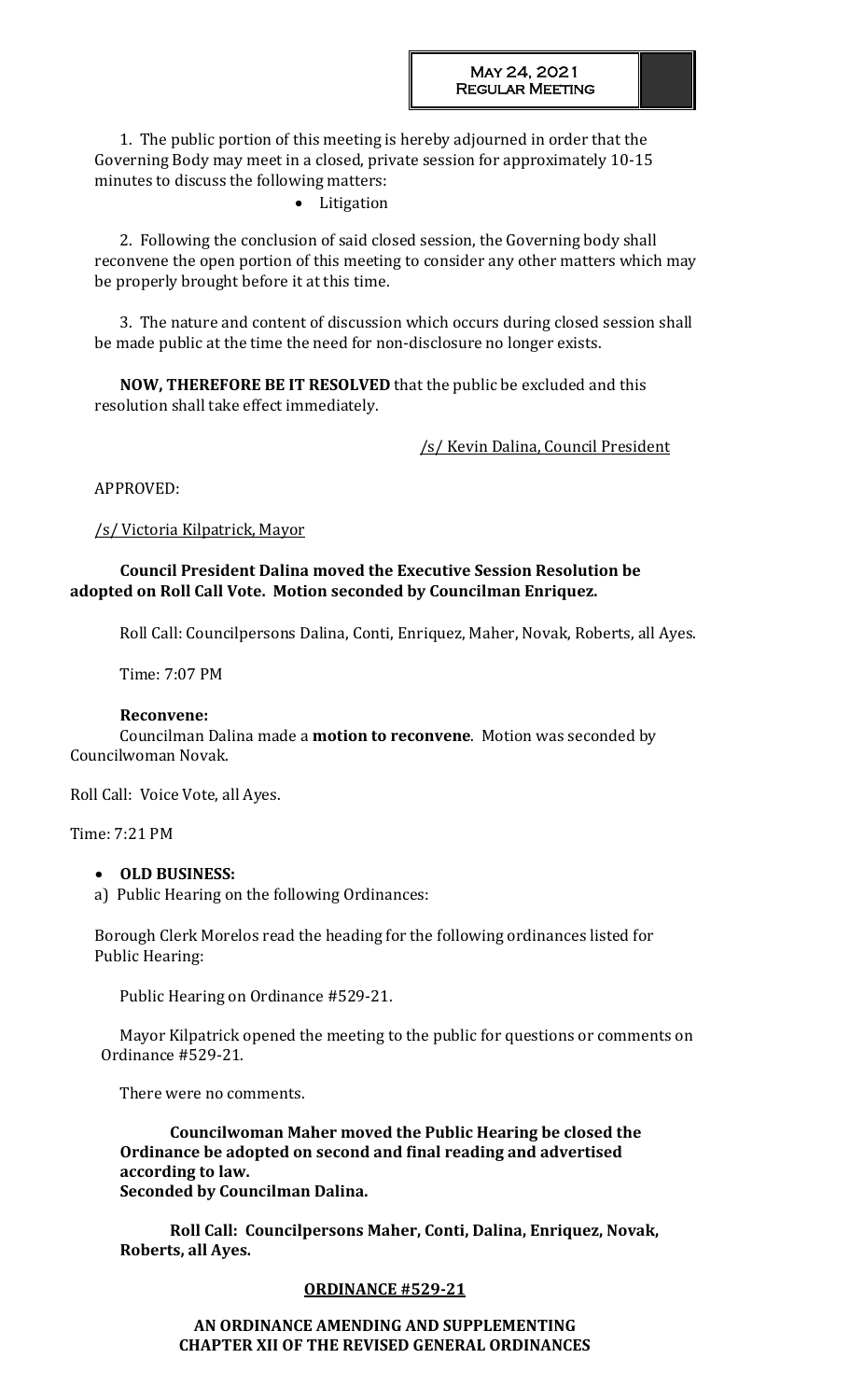# **OF THE BOROUGH OF SAYREVILLE TO AMEND SECTION 12-1.3 STATE UNIFORM CONSTRUCTION CODE**

# **12-1.3 Construction Fees.**

- A. The Building Subcode fees shall be as follows:
	- 1. New Construction: Up to one hundred thousand (100,000) cubic feet. The fee shall be computed by volume multiplied by 0.0500. *.07*
	- 2. New Construction: Over one hundred thousand (100,000) cubic feet. The fee shall be computed by volume multiplied by 0.0400 *.06*
	- 3. Alterations, Renovations and Repairs.
		- (a) R5 residential, multiplied by estimated cost of construction. *The fees shall be based on the estimated cost of construction and shall be based on \$30.00 per \$1,000. (\$250.00) minimum fee. Fees shall be round*

| $$30.00$ per \$1,000                                 | $\overline{\text{Hn}}$ to $\overline{\text{K}}$ $\overline{\text{R}}$ $\overline{\text{R}}$ $\overline{\text{R}}$<br><del>up to soutou</del> |
|------------------------------------------------------|----------------------------------------------------------------------------------------------------------------------------------------------|
| \$24.00 per \$1,000                                  | <b>MAD 000</b><br><b>¢</b> ደስ ሰሰ1<br>$\frac{1}{2}$                                                                                           |
| $$20.00$ nor \$1.000<br><del>ΦΔU.UU μει φ1,σου</del> | $Q_{\text{var}}$ \$100,000<br><del>ovci slov,ovu</del>                                                                                       |

(b) All other uses, multiplied by estimated cost of construction. *The fees shall be based on \$35 per \$1000* Minimum fee: \$250.00 *\$300.00*  dollars.

| $$35.00$ per \$1,000 | Up to $$50,000$ (prorated)                               |
|----------------------|----------------------------------------------------------|
| $$29.00$ per \$1,000 | Amount exceeding \$50,001 \$100,000<br>(prorated)        |
| $$26.00$ per \$1,000 | Amount exceeding over \$100,000<br><del>(prorated)</del> |

\*\*(c) Surcharge fee—State of New Jersey: 0.00334/cf or one dollar and thirty-five (\$1.35) cents per one thousand (\$1,000.00) dollars estimated cost of construction.

#### B. Flat Fees as follows:

| 1. Swimming pools:                              |                   |
|-------------------------------------------------|-------------------|
| Above-ground less than 550 square feet          | 75.00             |
| Above-ground greater than 550 square<br>feet    | 140.00 \$150.00   |
| In-ground less than 550 square feet             | <del>160.00</del> |
| In-ground greater than 550 square feet          | 210.00 \$250.00   |
| 2. Fences—Over 6 feet high                      | 75.00             |
| 3. Antenna, mast, satellite dish (R3 and<br>R5) | \$75.00 \$100.00  |
| 4. Radon                                        | 100.00            |
| 5. Structural towers                            | 500.00            |
| 6. Underground (UST) storage tank               |                   |
| Installation (R3 and R5) or demolition          | 75.00             |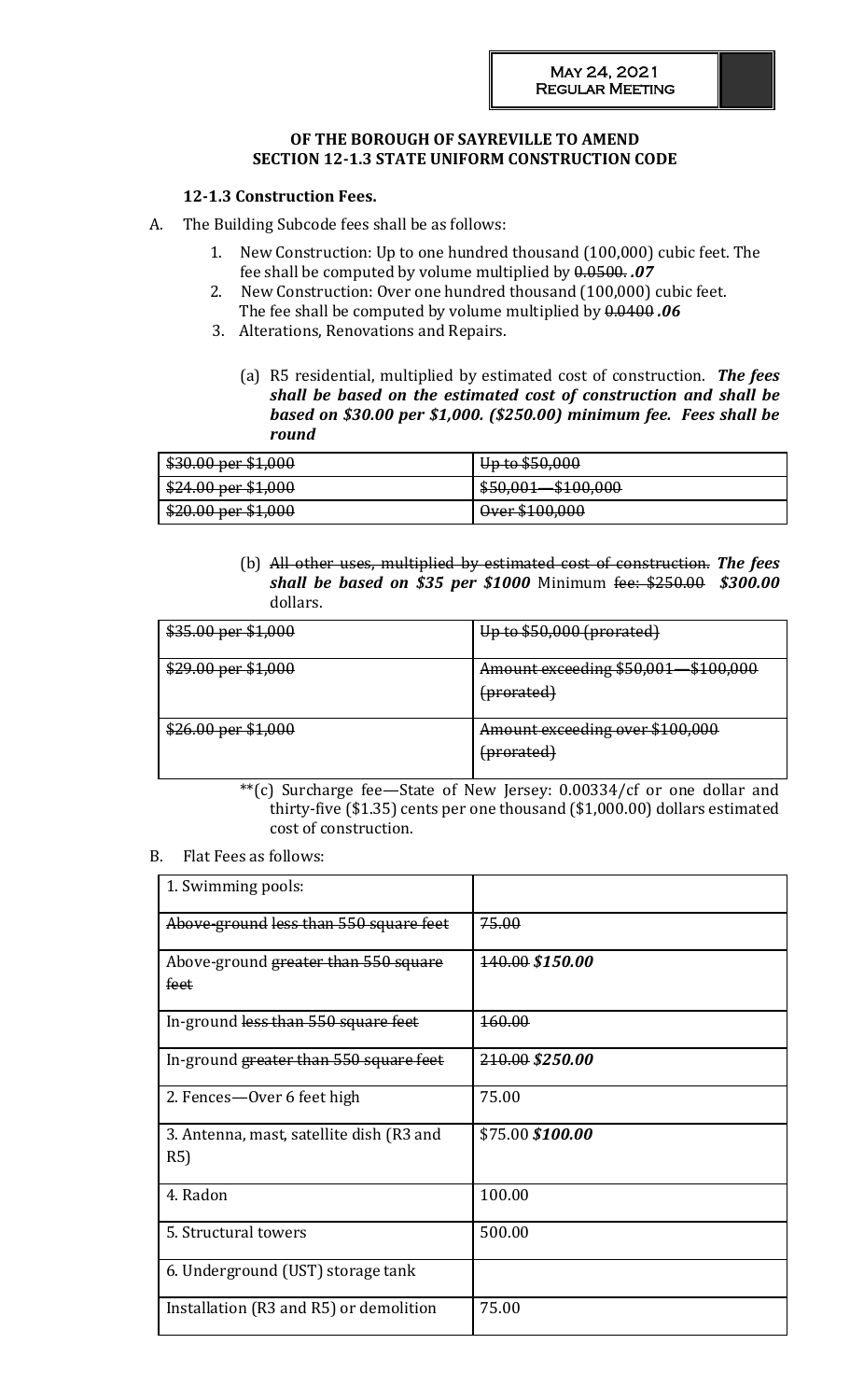| 7. Aboveground (AST) storage tank        |                        |
|------------------------------------------|------------------------|
| Installation (R3 and R5) or demolition   | 75.00                  |
| 8. Asbestos removal                      | 150.00                 |
| 9. Temporary structures, tents,          | 75.00                  |
| temporary trailers (180 days)            | <del>129.00</del>      |
| NOTE: Tents in excess of 900 square feet | \$125.00 per structure |
|                                          |                        |
| or more than 30 feet in any dimension    |                        |
| 10. Demolition: All uses                 | 100.00 \$250.00        |
| (a) Residential R3 and R5 and farm       | 92.00                  |
| buildings under 5,000 square feet and    |                        |
| less than 30 feet in height              |                        |
|                                          |                        |
| (b) All other use groups/per story each  | <del>168.00</del>      |
| for 10,000 square feet or less of floor  |                        |
| space                                    |                        |
|                                          |                        |

| 11. Retaining walls—<br>(a) Class 3 Residential—Less than 550<br>square feet<br>(b) Class 3 Residential—Greater than 550<br>square feet<br>(c) All other use groups—Cost of<br>construction as tabled sections 4B R-5<br><b>Use Group</b> | <del>160.00</del><br>210.00<br>\$30.00 per \$1,000 of the estimated cost<br>of construction |
|-------------------------------------------------------------------------------------------------------------------------------------------------------------------------------------------------------------------------------------------|---------------------------------------------------------------------------------------------|
| 12. Minimum Fee                                                                                                                                                                                                                           | 75.00                                                                                       |

C. Signs.

| Fees for pylon signs shall be:                   | \$6.00 per square foot for the first 100<br>square feet, \$4.75 per square foot for the<br>next square feet, and \$3.50 per square<br>foot thereafter.     |
|--------------------------------------------------|------------------------------------------------------------------------------------------------------------------------------------------------------------|
| Fees for ground signs or Wall signs shall<br>be: | \$3.00 per square foot for the first 100<br>square feet, \$2.10 per square foot for the<br>next 400 square feet, and \$1.40 per<br>square foot thereafter. |
| 11. Minimum Fee: Items not previously<br>covered | \$100.00 Residential<br>\$125.00 Commercial                                                                                                                |

# Plumbing fees shall be as follows:

| Minimum Fee - Residential                                                   | \$75.00         |
|-----------------------------------------------------------------------------|-----------------|
| Minimum Fee – Commercial                                                    | \$125.00        |
| 1. Fees for each plumbing fixture,<br>backflow preventer (nontestable type) | $$15.00-S25.00$ |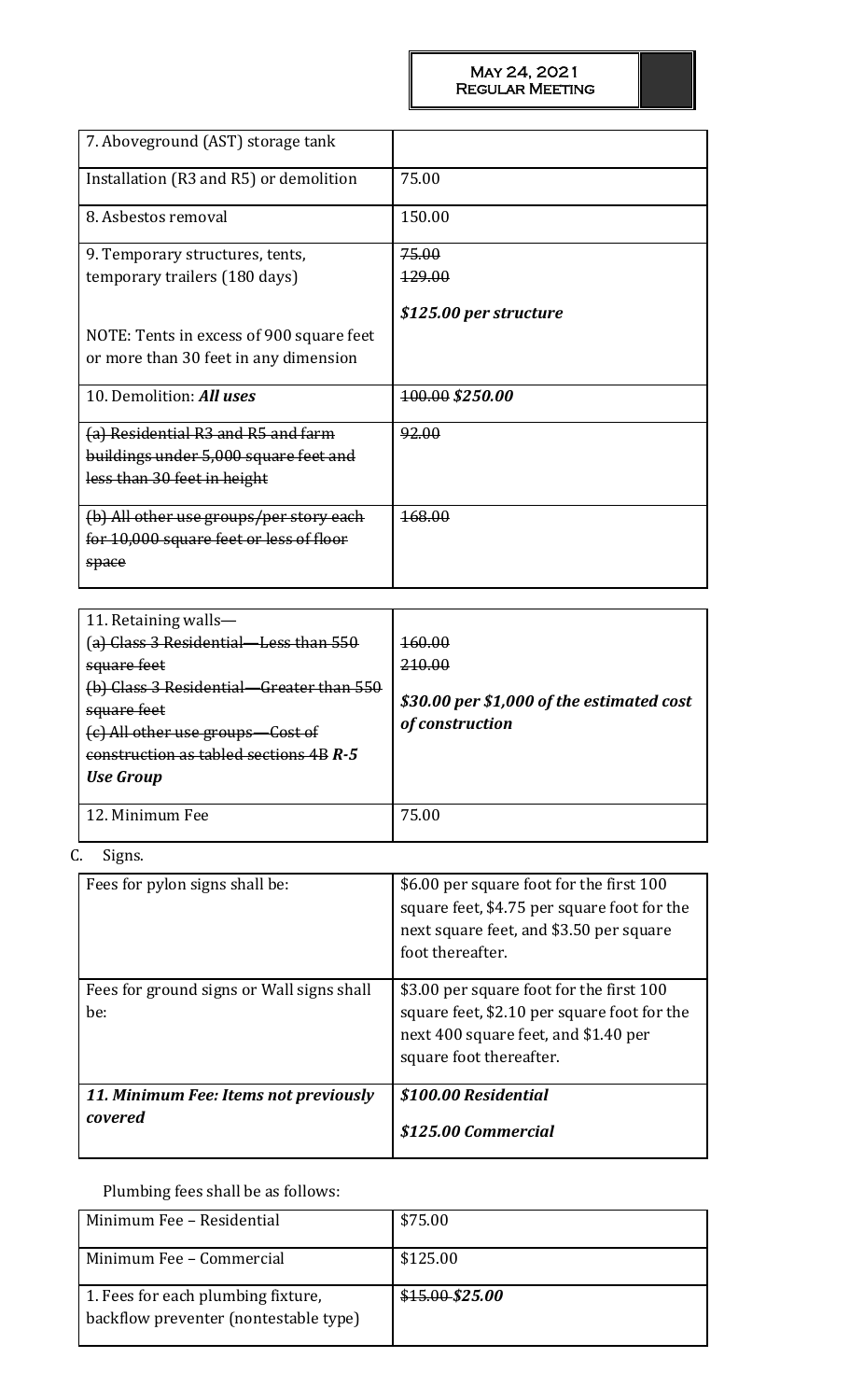| 2. Water heater appliance                                                                                                                                                                                                                                                   | 35.00                            |
|-----------------------------------------------------------------------------------------------------------------------------------------------------------------------------------------------------------------------------------------------------------------------------|----------------------------------|
| 3. Fuel oil piping                                                                                                                                                                                                                                                          | 60.00 \$75.00                    |
| 4. Gas piping                                                                                                                                                                                                                                                               | 60.00-\$75.00                    |
| 5. Steam boiler                                                                                                                                                                                                                                                             | 91.00 \$100.00                   |
| 6. Hot water boiler                                                                                                                                                                                                                                                         | 91.00 \$100.00                   |
| 7. Sewer pump                                                                                                                                                                                                                                                               | 91.00 \$100.00                   |
| 8. Interceptor/separator and plumbing<br>appurtenances                                                                                                                                                                                                                      | 91.00 \$100.00                   |
| 9. Grease trap/oil trap                                                                                                                                                                                                                                                     | 91.00 \$100.00                   |
| 10. Water-cooled A/C or refrigeration<br>unit                                                                                                                                                                                                                               | 60.00 \$75.00                    |
| 11. Sewer connection:                                                                                                                                                                                                                                                       |                                  |
| (a) Up to $6''$                                                                                                                                                                                                                                                             | 91.00 \$100.00                   |
| (b) 7" to 11"                                                                                                                                                                                                                                                               | 150.00                           |
| (c) 12" to 23"                                                                                                                                                                                                                                                              | 250.00                           |
| $(d)$ 24" and up                                                                                                                                                                                                                                                            | 300.00                           |
| 12. Water service connection                                                                                                                                                                                                                                                | 91.00 \$100.00                   |
| 13. Active solar system                                                                                                                                                                                                                                                     | 91.00                            |
| 14. Other minimum fee and testable back<br>flow preventer                                                                                                                                                                                                                   | 91.00 \$100.00                   |
| For cross connections and backflow<br>preventers that are subject to testing,<br>requiring reinspection annually, the fee<br>shall be \$58.00 for each device when they<br>are tested                                                                                       |                                  |
| 15. Each stack                                                                                                                                                                                                                                                              | 15.00-\$30.00                    |
| 16. Each tie-in process                                                                                                                                                                                                                                                     | 15.00                            |
| 17. Lawn sprinklers                                                                                                                                                                                                                                                         | 45.00 \$75.00                    |
| 18. Roof drain (each)/floor drain (each)                                                                                                                                                                                                                                    | 35.00 \$75.00                    |
| 19. Plumbing appurtenances (each)                                                                                                                                                                                                                                           | 75.00                            |
| 20. Building sewer/drain system                                                                                                                                                                                                                                             | 91.00 \$100.00                   |
| 21. Fees are to be based on per \$1,000.00<br>of estimated cost (i.e., hydronic piping,<br>geothermal wells, etc.). For the purpose of<br>determining estimated cost, the applicant<br>shall submit to the department cost data<br>produced by the architect or engineer of | $$26.00$$ \$30.00 per \$1,000.00 |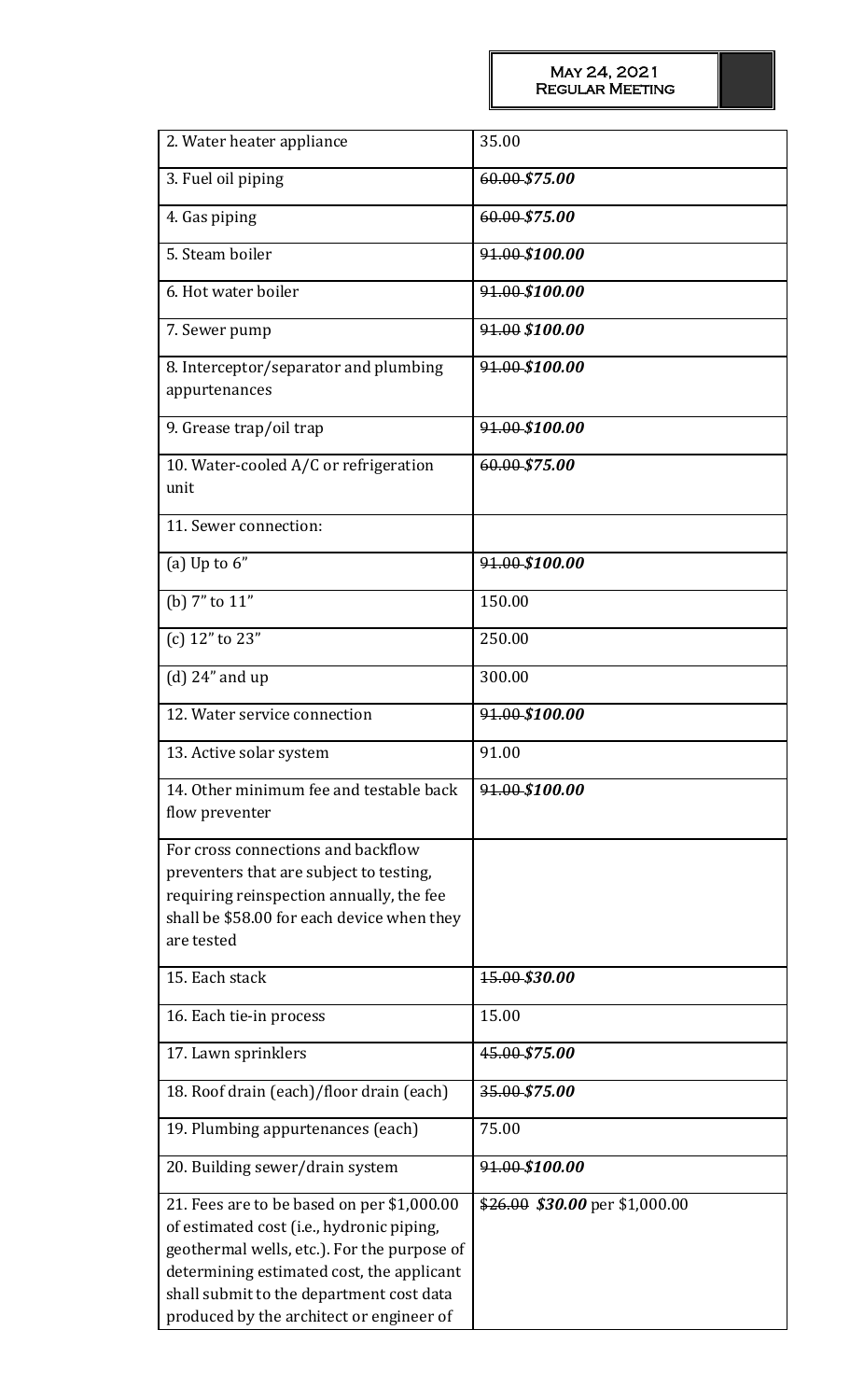record, or by a recognized estimating firm or by the contractor.

- F. Plan review fees: A nonrefundable fee of twenty (20%) percent of total fees for plan review and prototype plans.
- G. Electrical Subcode fees shall be as follows:

| 1. For the purpose of computing these<br>fees, devices, outlets, fixtures and<br>switches shall include but not be limited<br>to burglar alarms, intercom panels,<br>smoke detectors, thermostats, motors,<br>photocells, level probes, temperature<br>sensors and similar items:                                   |                 |
|---------------------------------------------------------------------------------------------------------------------------------------------------------------------------------------------------------------------------------------------------------------------------------------------------------------------|-----------------|
| (a) For the first 25 devices                                                                                                                                                                                                                                                                                        | 75.00           |
| (b) Each additional 25 devices or fraction<br>thereof                                                                                                                                                                                                                                                               | 40.00           |
| 2. For the purpose of computing these<br>fees, the term service, service panel, sub-<br>panels, feeders, switches, switchboards,<br>motor control centers, alarm panels,<br>signs, disconnects, reinspection or<br>reintroduction of service;                                                                       |                 |
| (a) Up to 100 amps                                                                                                                                                                                                                                                                                                  | 125.00 \$100.00 |
| (b) $101$ amps up to $200$ amps                                                                                                                                                                                                                                                                                     | 175.00 \$150.00 |
| (c) 201 amps up to $1,000$ amps                                                                                                                                                                                                                                                                                     | \$300.00        |
| (d) $4,000$ 500 amps and above                                                                                                                                                                                                                                                                                      | 640.00-\$500.00 |
| Minimum Fee - Residential                                                                                                                                                                                                                                                                                           | 75.00           |
| Minimum Fee - Commercial                                                                                                                                                                                                                                                                                            | 125.00          |
| 3. For the purpose of computing these<br>fees, all motors including ranges, ovens,<br>surface units, dryers, air conditioning<br>units, water heater, central heat, (oil, gas,<br>electric) baseboard heat units,<br>generators, transformers or other devices<br>consuming, generating or altering<br>electricity: |                 |
| (a) Motors and electrical devices                                                                                                                                                                                                                                                                                   | 15.00-\$20.00   |
| (b) Fractional hp:                                                                                                                                                                                                                                                                                                  |                 |
| $(1)$ Over 1 hp, up to 10 hp                                                                                                                                                                                                                                                                                        | 20.00-\$75.00   |
| $(2)$ 11 hp up to 50 hp                                                                                                                                                                                                                                                                                             | 65.00-\$90.00   |
| $(3)$ 51 hp up to 100 hp                                                                                                                                                                                                                                                                                            | 150.00 \$175.00 |
| (4) Greater than 100 hp                                                                                                                                                                                                                                                                                             | 640.00-\$450.00 |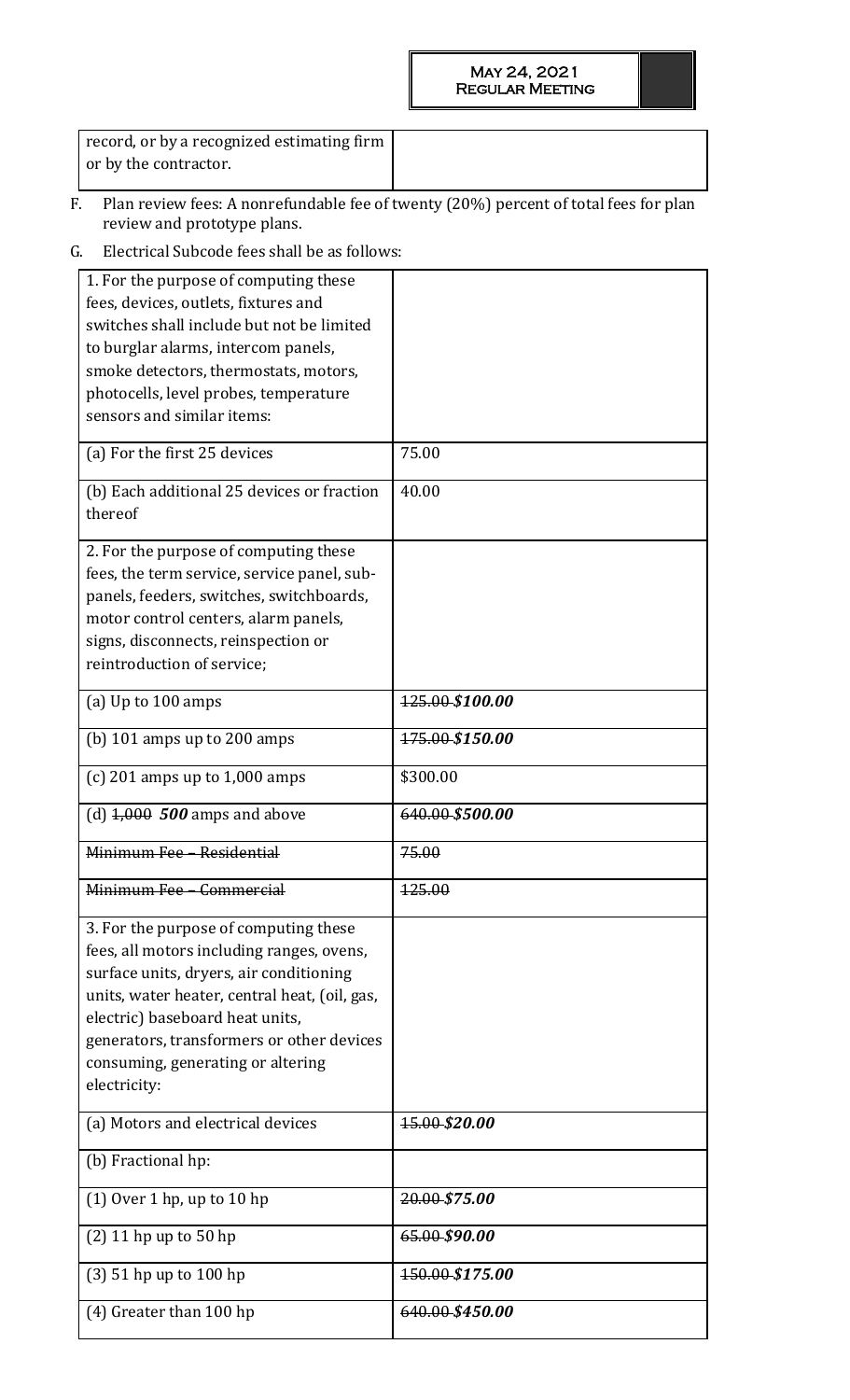| (5) Each increment of 50 hp or part<br>thereof, add \$10.00.                                         |                            |
|------------------------------------------------------------------------------------------------------|----------------------------|
| (c) Transformers and generators:                                                                     |                            |
| (1) Fractional kw                                                                                    | 15.00                      |
| $(2)$ (1) Over 1 kw up to 10 kw                                                                      | 20.00 \$75.00              |
| $(3)$ (2) 11 kw up to 50 kw                                                                          | 75.00 \$125.00             |
| $(4)$ (3) 51 kw up to 100 kw                                                                         | 150.00 \$200.00            |
| (4) Larger than 100 kw                                                                               | \$450.00                   |
| 4. Pools, fountains and similar<br>installations: Includes bonding, motor, 2<br>outlets and a switch |                            |
| Aboveground                                                                                          | 126.00                     |
| In-ground                                                                                            | 189.00                     |
| 5. Lights standards (each)                                                                           | 15.00                      |
| 6. Trailers                                                                                          | 75.00                      |
| 7. Solar Panels, grounding grids,<br>disconnect switch, etc., per unit (module)                      | 20.00                      |
| 8. Branch circuits                                                                                   | 35.00                      |
| 9. Minimum fee                                                                                       | 75.00 Residential \$75.00  |
|                                                                                                      | <b>Commercial \$125.00</b> |
| 10. All other work requiring review and<br>inspections                                               |                            |
| Fees are to be based on \$75.00 per hour<br>with a one hour minimum                                  |                            |

H. Fire Subcode fees (fire protection and other hazardous equipment) shall be as follows:

| 1. Automatic and manual fire alarm<br>systems: |        |
|------------------------------------------------|--------|
|                                                |        |
| (a) R3 and R5 smoke detectors 1-5              | 75.00  |
| $6 - 10$                                       | 100.00 |
| $11 - 15$                                      | 150.00 |
| $16 - 20$                                      | 170.00 |
| $21 - 25$                                      | 170.00 |
| $25 - 30$                                      | 190.00 |
| Over 30                                        | 250.00 |
|                                                |        |
|                                                |        |
| Alarm system R3 and R5                         | 100.00 |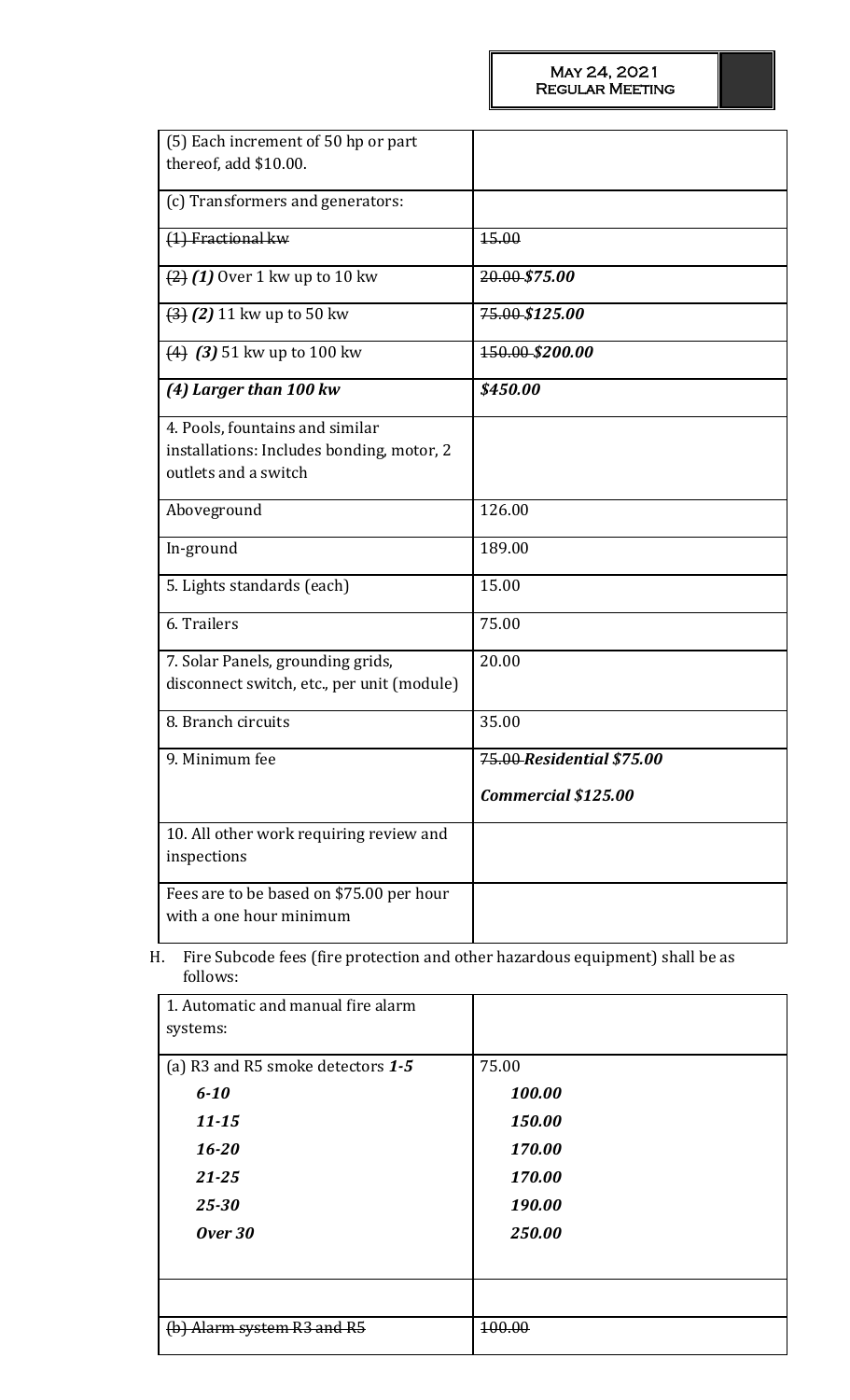| All other use groups:                                                                                                                                                  |                                                                 |
|------------------------------------------------------------------------------------------------------------------------------------------------------------------------|-----------------------------------------------------------------|
| (1) New and Existing Fire Alarm Systems:                                                                                                                               |                                                                 |
| Minimum Residential                                                                                                                                                    | 75.00                                                           |
| Minimum Commercial                                                                                                                                                     | 100.00                                                          |
| Devices shall include smoke detectors,<br>heat detectors, manual pull stations, bells,<br>horns, strobes and other peripheral<br>devices not itemized in this section. | \$75.00 for the first 15 devices and<br>\$15.00 each additional |
| (2) Install new system:                                                                                                                                                |                                                                 |
| Automatic/manual alarm system up to<br>10,000 square feet coverage                                                                                                     |                                                                 |
| Minimum fee                                                                                                                                                            | 100.00                                                          |
| Additional per 10,000 square feet                                                                                                                                      | 150.00                                                          |
| Central station alarm                                                                                                                                                  | 75.00                                                           |
| Duct smoke detector                                                                                                                                                    | 75.00                                                           |
| Flame or beam smoke detector                                                                                                                                           | 25.00                                                           |
| 2. Automatic sprinkler systems:                                                                                                                                        | 50.00                                                           |
| $1 - 20$ heads                                                                                                                                                         | 91.00 \$125.00                                                  |
| $21 - 100$ heads                                                                                                                                                       | 168.00 \$250.00                                                 |
| $101 - 200$ heads                                                                                                                                                      | 321.00-\$400.00                                                 |
| 201-400 heads                                                                                                                                                          | 831.00-\$600.00                                                 |
| $401 - 1,000$ heads                                                                                                                                                    | 1,150.00 \$900.00                                               |
| 1,000 heads and over                                                                                                                                                   | <u>1,469.00-\$1000.00</u>                                       |
| Each additional riser                                                                                                                                                  | 50.00                                                           |
| Foam suppression (not pre-engineered)                                                                                                                                  | 150.00                                                          |
| Fire pump                                                                                                                                                              | 150.00 \$300.00                                                 |
| Hydraulic calculation review                                                                                                                                           | 50.00                                                           |
| 3. Standpipes                                                                                                                                                          | 321.00                                                          |
| <b>Fire Mains</b>                                                                                                                                                      | \$200.00                                                        |
| Each additional reset                                                                                                                                                  | 100.00                                                          |
| 4. Commercial kitchen hood and<br>hazardous exhaust system                                                                                                             | 175.00                                                          |
| 5. Kitchen suppression systems (pre-<br>engineered)                                                                                                                    | 129.00 \$150.00                                                 |
| 6. Pre-engineered systems                                                                                                                                              |                                                                 |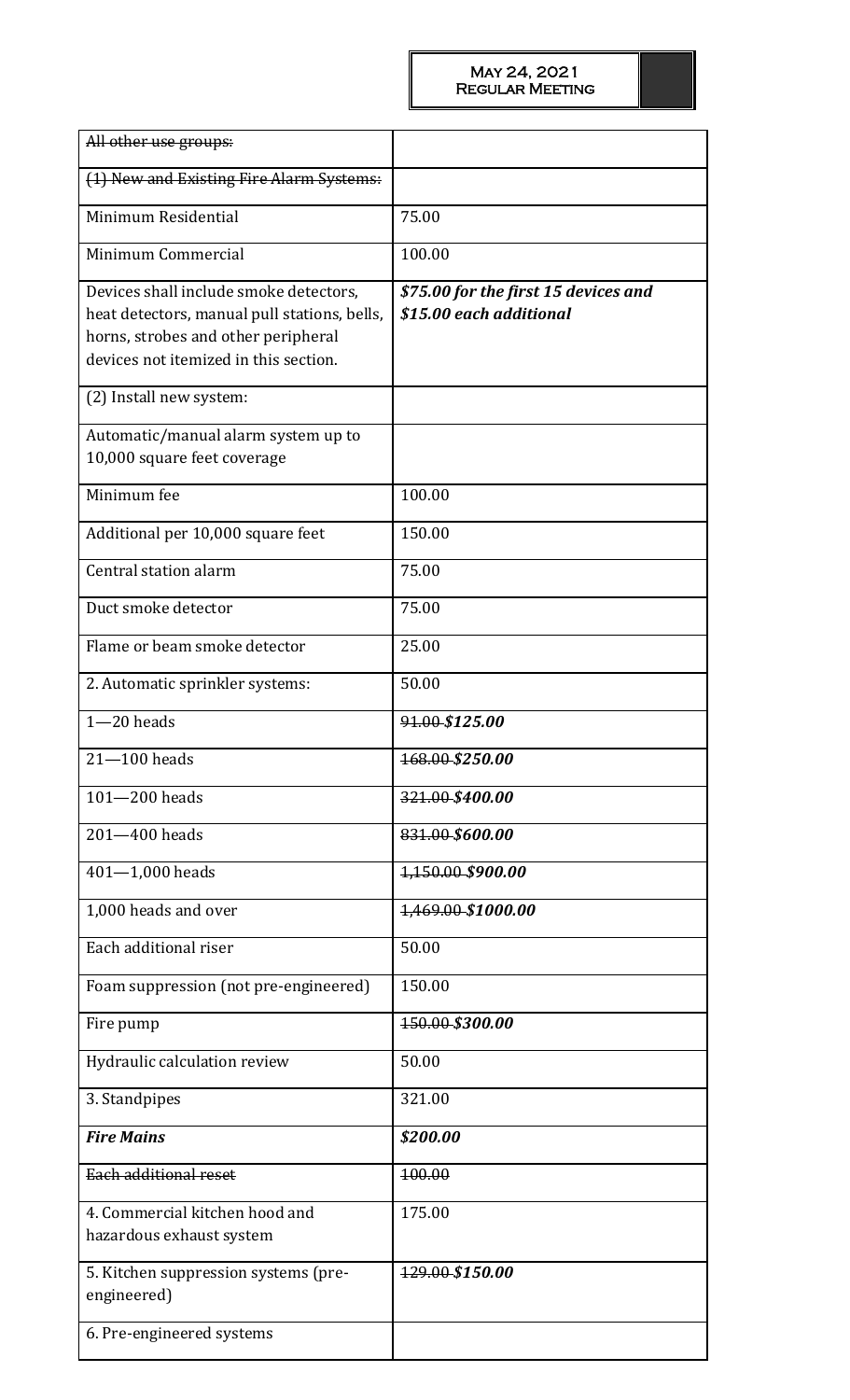| CO <sub>2</sub> suppression                                                                                              | 129.00-\$150.00 |
|--------------------------------------------------------------------------------------------------------------------------|-----------------|
| Halon suppression                                                                                                        | 129.00-\$150.00 |
| Foam suppression                                                                                                         | 129.00-\$150.00 |
| Dry chemical suppression                                                                                                 | 129.00-\$150.00 |
| Wet chemical suppression                                                                                                 | 129.00 \$150.00 |
| 7. Gas or oil-fired vented appliance                                                                                     |                 |
| (a) Commercial                                                                                                           | 75.00           |
| <b>Additional devices</b>                                                                                                | 30.00           |
| (b) Residential (New Construction Only)                                                                                  | 50.00           |
| <b>Additional devices</b>                                                                                                | 20.00           |
| 8. Water tank and underground fire main                                                                                  | 150.00-\$200.00 |
| 9. Flammable-Combustible storage<br>tanks-Above/below-ground                                                             |                 |
| (a) Residential: Installation/removal and<br><b>LPG</b>                                                                  | 75.00           |
| (b) Commercial: Installation/removal and<br>LPG (includes manifold systems up to                                         |                 |
| quantity) and LNG                                                                                                        |                 |
| Up to and including: 0-601                                                                                               | \$150.00        |
| $601 - 1,000$ gallons                                                                                                    | 100.00-\$200.00 |
| 2,000 gallons over 1,000 gallons                                                                                         | 400.00-\$300.00 |
| Over 2,000 gallons                                                                                                       | 500.00          |
| (c) Liquid or gaseous product dispensing<br>system (per pump)                                                            | 92.00           |
| (d) Tank monitoring system (per tank)                                                                                    | 50.00           |
| 10. Smoke removal system (includes<br>smoke detectors (up to 6) not otherwise<br>covered)                                | 250.00          |
| 11. Elevator recall                                                                                                      | 150.00          |
| 12. Automatic smoke-fire control doors or<br>shutters (pair) (Security locking devices<br>integrated with alarm systems) | 75.00           |
| 13.12. Emergency and voice com systems<br><b>Spray Booths</b>                                                            | 100.00 \$200.00 |
| 14. Incinerators and crematoriums                                                                                        | 511.00          |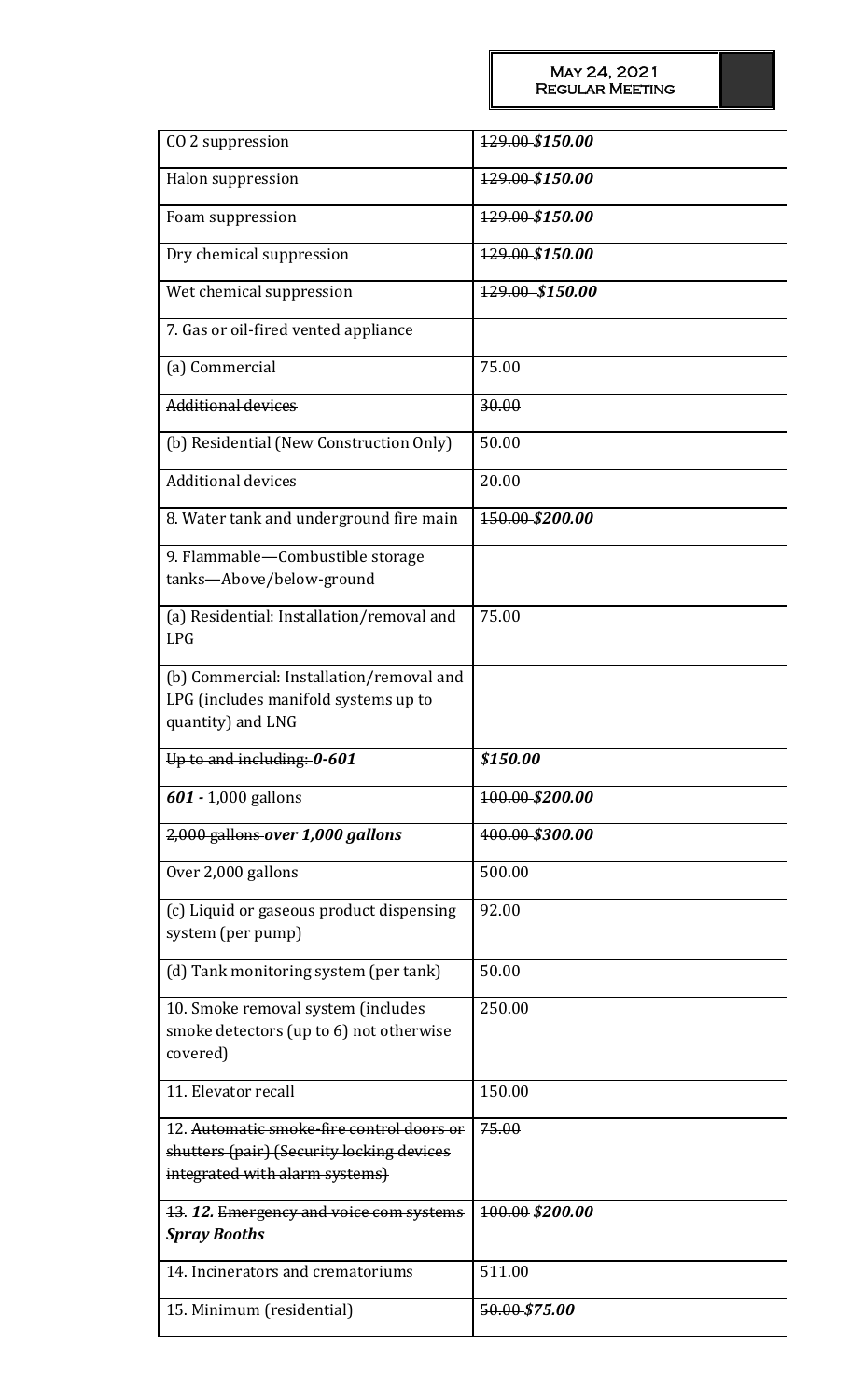(commercial) 75.00 *\$100.00*

**BE IT FURTHER ORDAINED** by the Mayor and Borough Council of the Borough of Sayreville, in the County of Middlesex, that **Chapter Twelve - Building and Housing,**  of the Revised General Ordinances of the Borough of Sayreville, shall also be amended to reflect said change.

All Ordinances or parts of Ordinances inconsistent herewith are hereby repealed and this Ordinance shall take effect immediately upon final passage and publication in accordance with law.

# **INTRODUCED/APPROVED ON FIRST READING**

DATED: May 10, 2021

/s/Jessica Morelos, R.M.C. /s/Michele Maher, Councilwoman Clerk of the Borough of Sayreville (Planning & Zoning Committee)

Borough of Sayreville

# **ADOPTED ON SECOND READING**

DATED: May 24, 2021

Clerk of the Borough of Sayreville (Planning & Zoning Committee)

/s/Jessica Morelos, R.M.C. /s/Michele Maher, Councilwoman Borough of Sayreville

# **APPROVAL BY THE MAYOR ON THIS \_24th DAY OF \_\_May\_\_\_, 2021.**

/s/Victoria Kilpatrick, Mayor Borough of Sayreville

APPROVED AS TO FORM: /s/MICHAEL DUPONT, ESQ., Borough Attorney

b) Appointments – None

# **NEW BUSINESS:**

a) Introduction of the following ordinances:

#### **ORDINANCE # 530-21 AN ORDINANCE AMENDING CHAPTER XXVI SECTION 81.7 OF THE REVISED GENERAL ORDINANCES OF THE BOROUGH OF SAYREVILLE PROHIBITING ALL CLASSES OF ADULT USE CANNABIS LICENSE AND MEDICAL MARIJUANA FACILITIES (Planning & Zoning Committee – Co. Maher – Public Hearing 6-14-21)**

Councilwoman Maher moved the Ordinance be approved on first reading, advertise according to law and a Public Hearing be scheduled for June 14, 2021. Motion was seconded by Councilwoman Novak.

Roll Call: Ayes: Councilpersons Maher, Conti, Dalina, Enriquez, Novak, Roberts.

**ORDINANCE # 531-21 AN ORDINANCE AMENDING AND SUPPLEMENTING CHAPTER XII OF THE REVISED GENERAL ORDINANCES OF THE BOROUGH OF SAYREVILLE TO AMEND SECTION 12-3.5 PROPERTY RENTAL AND RESALE INSPECTION. (Planning & Zoning Committee – Co. Dalina – Public Hearing 6-14-21)**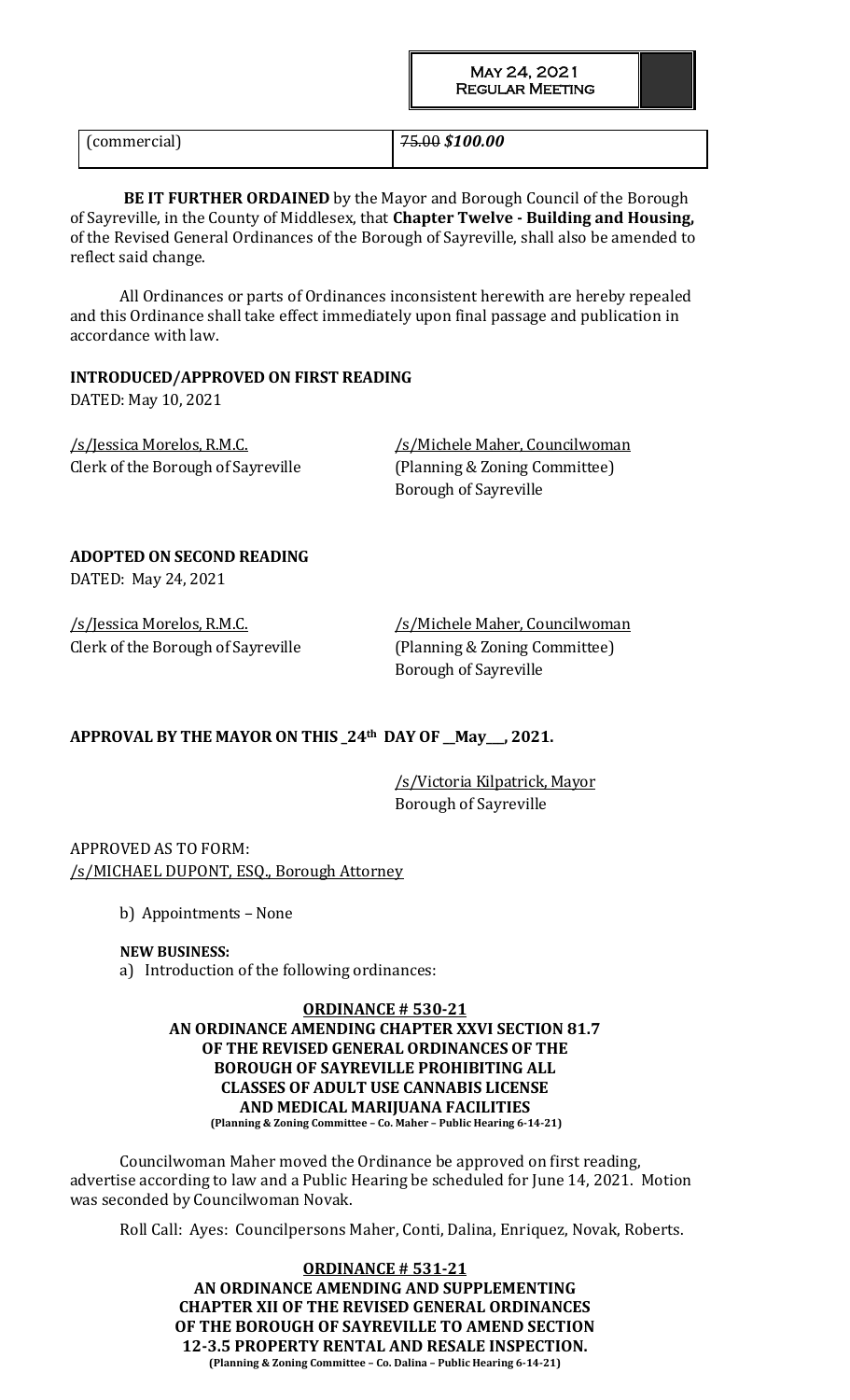Council President Dalina moved the Ordinance be approved on first reading, advertise according to law and a Public Hearing be scheduled for June 14, 2021. Motion was seconded by Councilman Enriquez.

Roll Call: Ayes: Councilpersons Dalina, Conti, Enriquez, Novak, Roberts. Abstained: Councilperson Maher

### **CONSENT AGENDA RESOLUTIONS**

Mayor Kilpatrick opened the meeting for any questions or comments on Consent Agenda Resolutions.

There were no appearances.

Council President Dalina made a motion to close the Public Portion and adopt the Consent Agenda Resolutions. Seconded by Councilman Enriquez.

Roll Call: Councilpersons Dalina, Conti, Enriquez, Maher, Novak, Roberts, all Ayes.

#### **RESOLUTION #2021-127**

**WHEREAS,** all bills submitted to the Borough of Sayreville covering services, work, labor and material furnished the Borough of Sayreville have been duly audited by the appropriate committee;

**NOW, THEREFORE, BE IT AND IT IS HEREBY RESOLVED** that all bills properly verified according to law and properly audited by the appropriate committees be and the same are hereby ordered to be paid by the appropriate Borough officials.

# /s/ Victoria Kilpatrick, Mayor

| /s/ Vincent Conti, Councilman          | /s/ Michele Maher, Councilwoman         |
|----------------------------------------|-----------------------------------------|
| /s/ Kevin Dalina, Councilman           | <u>/s/ Mary J. Novak, Councilwoman_</u> |
| <u>/s/ Damon Enriquez, Councilman_</u> | <u>/s/ Donna Roberts, Councilwoman</u>  |

Reviewed by the Borough Attorney and is approved as to form and the Resolution satisfies all of the legal requirements for the Mayor's signature.

# /s/ Michael R. DuPont, Borough Attorney

# **Bill list of May 24, 2021 in the amount of \$6,648,669.01 in a separate Bill List File for 2021 (See Appendix Bill List 2021-A for this date).**

# **RESOLUTION #2021-128**

**WHEREAS,** property known as Lot(s) **3**, in Borough Block **442.03**, more commonly known as **1092 Bordentown Avenue,** in **Parlin, NJ** is owned by **Harvy & Angelica Calero-Perez**;

**AND, WHEREAS, Harvy Calero-Perez,** who had qualified as a one hundred percent **Disabled Veteran** under the provision of the N.J.S.A 54; 4-3.30, causing his property to be exempt from taxation at the local level beginning with the fourth quarter of Calendar Year **2020** as verified by the Tax Assessor;

**AND, WHEREAS,** the Tax Bills for the four quarters of Calendar Year **2020 & 2021** were generated from the **2019 & 2020** Assessor's Tax Lists, as required under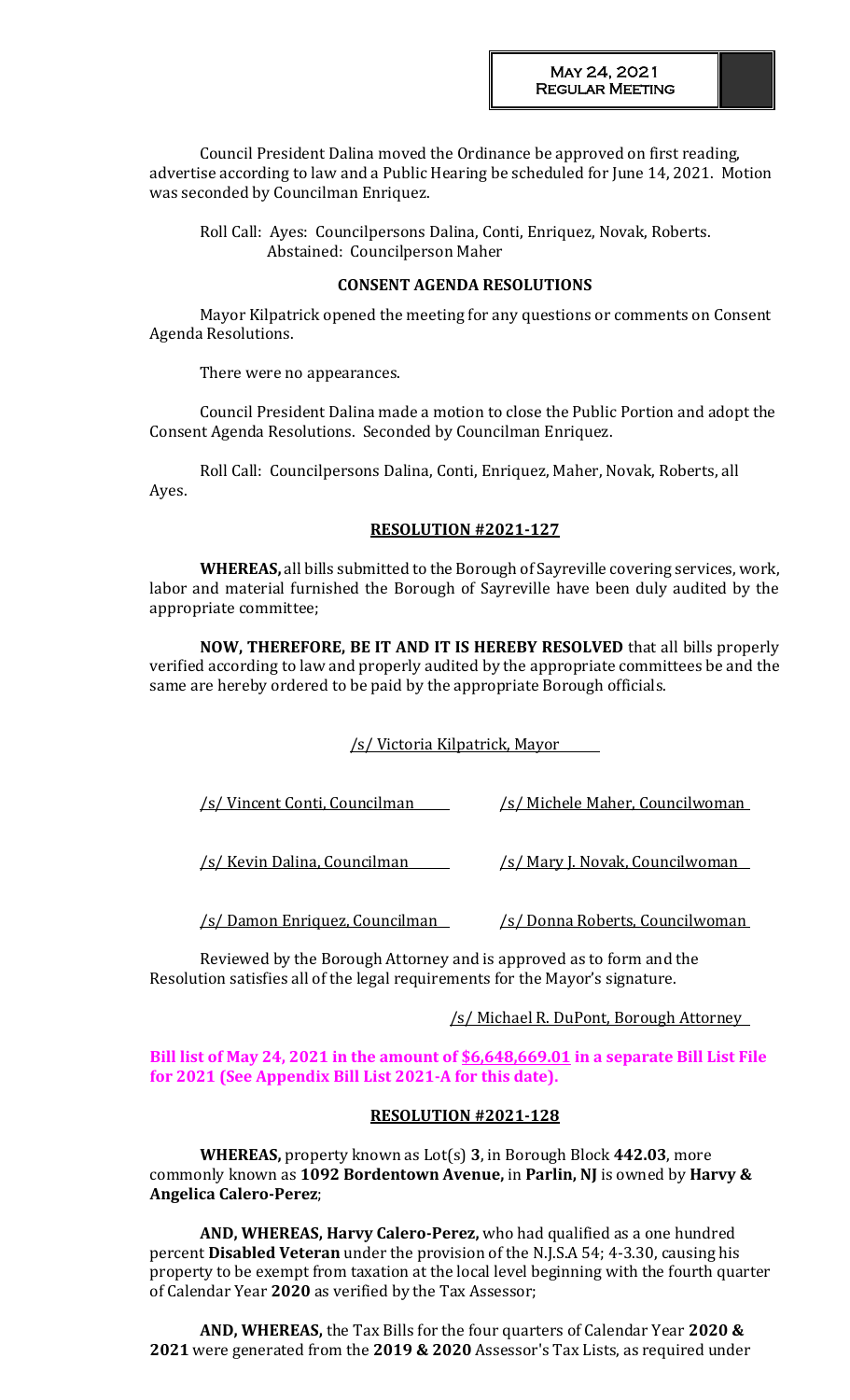regulations promulgated by the New Jersey Division of Local Government Services in The Department of Community Affairs pursuant to N.J.S.A. 54:4-64, thus presenting this property owner with a tax bill for the calendar year **2020 & 2021**, while the property is correctly classified as being Tax Exempt commencing with fourth quarter of **2020**;

**NOW, THEREFORE, BE IT RESOLVED**, that the Tax Collector be, and he hereby is, authorized and directed to cancel **2020 & 2021** taxes billed in the amount of **\$4,731.57**, and all subsequently billed taxes, and to refund the amount paid for **2020 & 2021**, in the amount of **\$4,731.57** on the property known and designated as Lot(s) **3** in Borough Block **442.03**.

> /s/ Donna Roberts, Councilwoman (Admin. & Finance Committee)

Reviewed by the Borough Attorney and is approved as to form and the Resolution satisfies all of the legal requirements for the Mayor's signature.

> /s/ Michael R. DuPont, Borough Attorney Michael R. DuPont, Borough Attorney

#### **ATTEST: BOROUGH OF SAYREVILLE**

/s/ Jessica Morelos, RMC /s/ Victoria Kilpatrick Municipal Clerk Mayor

#### **RESOLUTION #2021-129**

# **RESOLUTION AUTHORIZING INTENT TO MATCH A GRANT AWARD FROM THE NEW JERSEY LIBRARY CONSTRUCTION BOND ACT**

**WHEREAS,** the New Jersey Library Construction Bond Act has made 1:1 matching grant funds available to New Jersey public libraries;

**WHEREAS,** per Section 2.4.9 of the Library Construction Bond Act Grant Solicitation, applicants are required to include a Certification of Matching funds with its application;

**WHEREAS,** as detailed in its application, the Mayor and Council of the Borough of Sayreville and the Sayreville Public Library Board of Trustees have illustrated a detailed listing of the source(s) and amount(s) of the matching funds.

**NOW, THEREFORE, BE IT RESOLVED,** the Mayor and Council of the Borough of Sayreville hereby certifies that it has or will have the minimum project match of **\$500,00.00** in funds required to match a grant award from the Library Construction Bond Act on a 1:1 basis.

> /s/ Mary J. Novak, Councilwoman (Admin. & Finance Committee)

Reviewed by the Borough Attorney and is approved as to form and the Resolution satisfies all of the legal requirements for the Mayor's signature.

/s/ Michael R. DuPont, Borough Attorney

# **ATTEST: BOROUGH OF SAYREVILLE**

/s/ Jessica Morelos, RMC /s/ Victoria Kilpatrick Municipal Clerk Mayor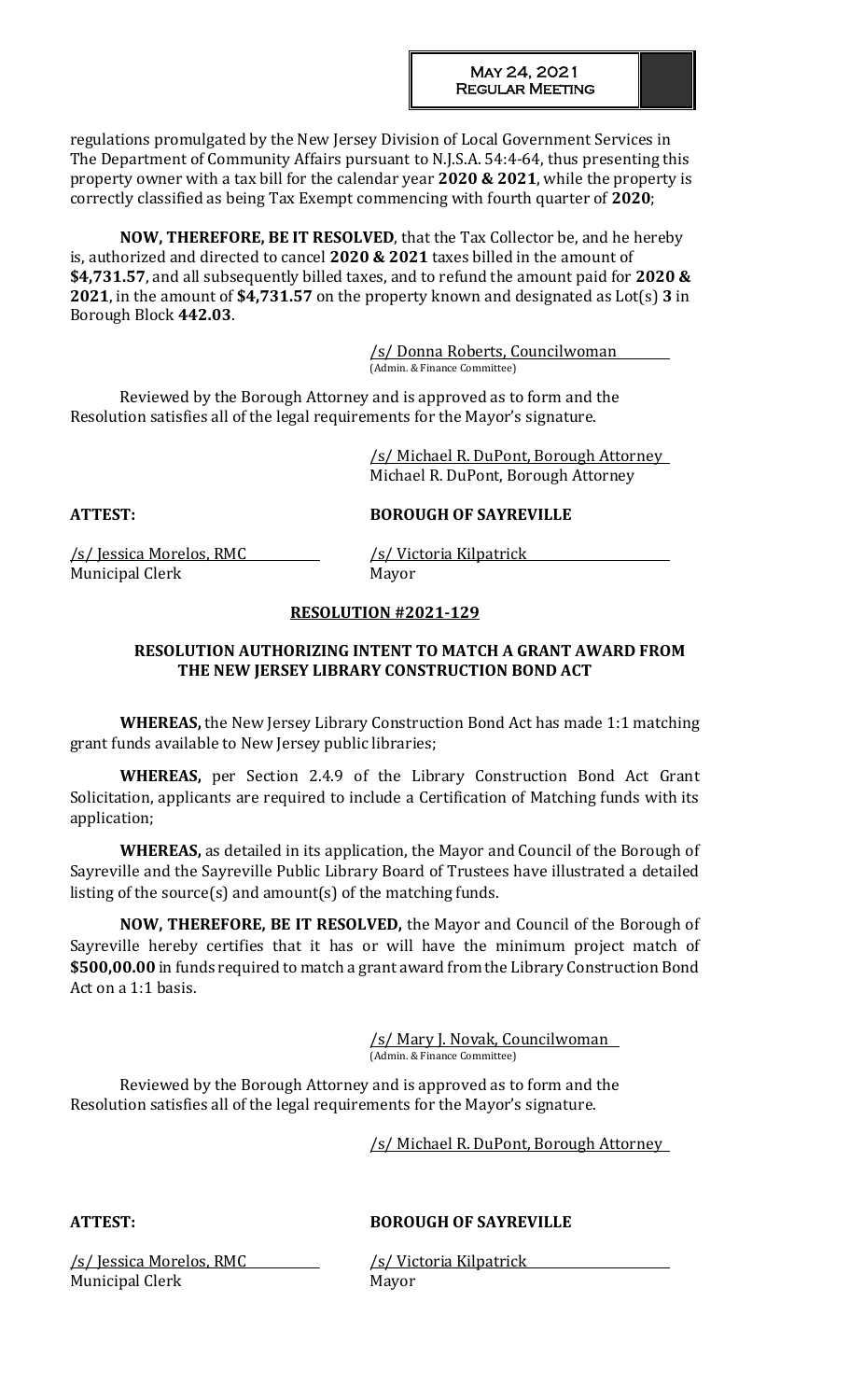# **RESOLUTION #2021-130**

# **A RESOLUTION OF THE BOROUGH OF SAYREVILLE IN THE COUNTY OF MIDDLESEX, STATE OF NEW JERSEY, AUTHORIZING THE BOROUGH TO ADVERTISE FOR THE RECEIPT OF BIDS FOR ABANDONED VEHICLES**

**WHEREAS,** the Borough of Sayreville Police Department is in possession of approximately twelve (12) vehicles that have been abandoned by the owners; and

**WHEREAS,** it is the policy to advertise a Public Sale by a Public Agency; and

**THEREFORE, BE IT AND IT IS HEREBY RESOLVED,** that the Borough Clerk is authorized to place a Legal Notice requesting the receipt of bids for the aforesaid abandoned vehicles in possession of the Borough of Sayreville Police Department.

> /s/ Vincent Conti, Councilman (Public Safety Committee)

Reviewed by the Borough Attorney and is approved as to form and the Resolution satisfies all of the legal requirements for the Mayor's signature.

/s/ Michael R. DuPont, Borough Attorney

# **ATTEST: BOROUGH OF SAYREVILLE**

/s/ Jessica Morelos, RMC /s/ Victoria Kilpatrick Municipal Clerk Mayor

#### **RESOLUTION #2021-131**

**BE IT RESOLVED** that the proper Borough officials are hereby authorized to

purchase through Sourcewell Contact #010720, body cameras and tasers for the

Borough of Sayreville from Axon Enterprise Inc., 17800 N. 85<sup>th</sup> Street, Scottsdale, AZ

at a total cost not to exceed \$1,681,654.09.

/s/ Vincent Conti, Councilman (Public Safety Committee)

Reviewed by the Borough Attorney and is approved as to form and the Resolution satisfies all of the legal requirements for the Mayor's signature.

/s/ Michael R. DuPont, Borough Attorney

**ATTEST: BOROUGH OF SAYREVILLE**

/s/ Jessica Morelos, RMC /s/ Victoria Kilpatrick Municipal Clerk Mayor

# **RESOLUTION #2021-132**

**WHEREAS,** N.J.S.A. 40A:4-87 provides that the director of the Division of Local Finance may approve the insertion of any special item of revenue in the budget of any county or municipality when such items shall have been made available by law and the amount thereof was not determined at the time of the adoption of the budget; and

**WHEREAS**, said Director may also approve the insertion of an item of appropriation of equal amount:

### **SECTION 1.**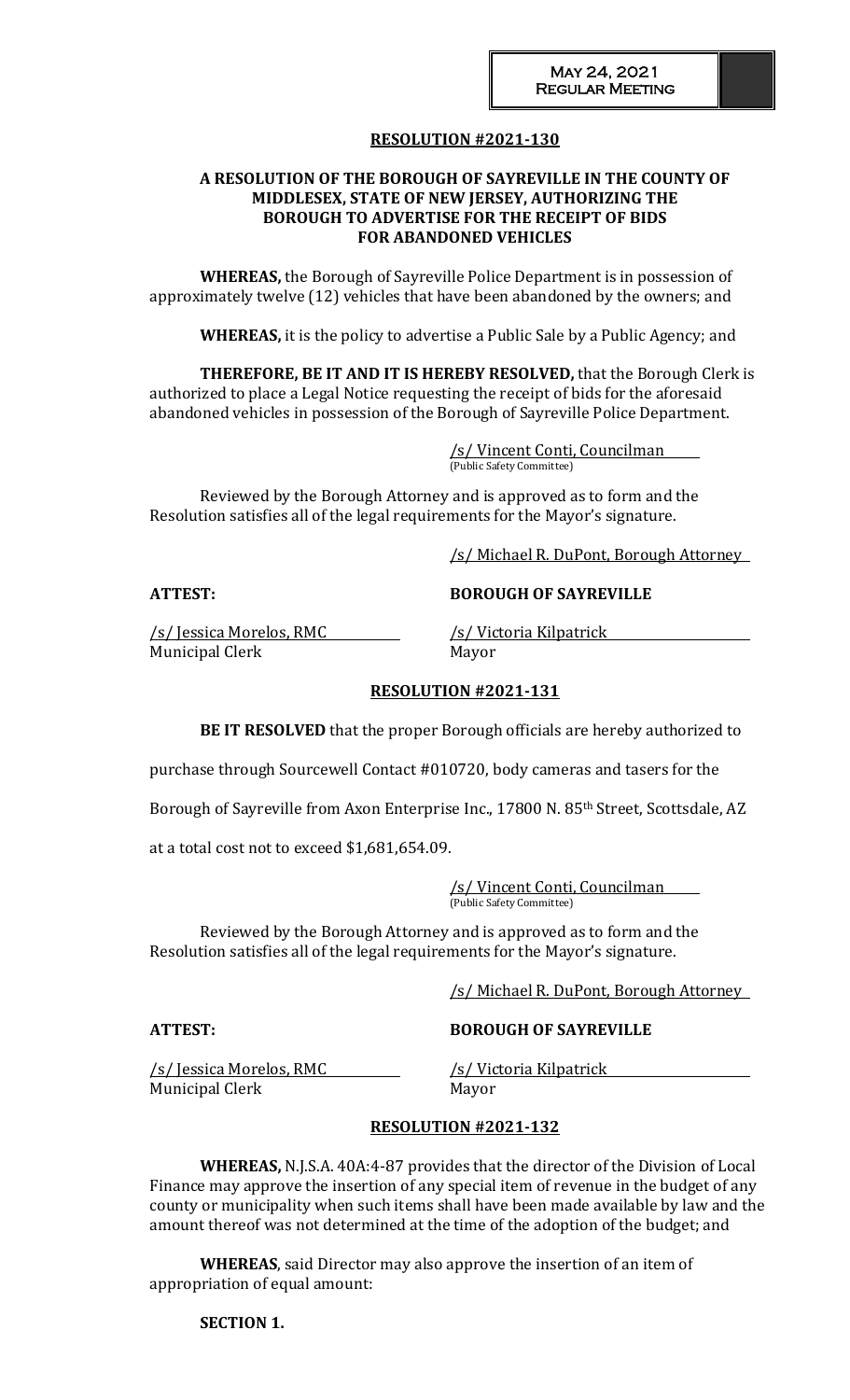**NOW THEREFORE, BE IT RESOLVED** that the Mayor and Council of the Borough of Sayreville hereby requests the Director of the Division of Local Finance to approve the insertion of the following items of revenue in the budget of the year 2021 in the sums contained in **Section 2** which items are now available as a revenue from the following sources:

# **SECTION 2.**

- 2021 Highway Safety Grant in the amount of \$23,100.00.

# **SECTION 3. BE IT FURTHER RESOLVED** that this resolution shall take effect immediately.

/s/ Donna Roberts, Councilwoman (Admin. & Finance Committee)

Reviewed by the Borough Attorney and is approved as to form and the Resolution satisfies all of the legal requirements for the Mayor's signature.

/s/ Michael R. DuPont, Borough Attorney

# **ATTEST: BOROUGH OF SAYREVILLE**

/s/ Jessica Morelos, RMC /s/ Victoria Kilpatrick Municipal Clerk Mayor

# **RESOLUTION #2021-133**

**BE IT RESOLVED** that the Borough Engineer is hereby authorized and

directed to prepare grant applications for the New Jersey Department of

Transportation Fiscal Year 2022 Municipal Aid Program and that he be paid

for said services at a fee not to exceed \$2,500.00.

/s/ Donna Roberts, Councilwoman (Admin. & Finance Committee)

Reviewed by the Borough Attorney and is approved as to form and the Resolution satisfies all of the legal requirements for the Mayor's signature.

/s/ Michael R. DuPont, Borough Attorney

# **ATTEST: BOROUGH OF SAYREVILLE**

/s/ Jessica Morelos, RMC /s/ Victoria Kilpatrick Municipal Clerk Mayor

# **READ IN FULL**

# **RESOLUTION #2021-134**

# **A RESOLUTION OF THE BOROUGH OF SAYREVILLE IN THE COUNTY OF MIDDLESEX, STATE OF NEW JERSEY, APPROVING AND AUTHORIZING THE ISSUANCE OF A SPECIAL EVENT PERMIT TO AATMA GROUP, LLC TO CONDUCT A DANCE RECITAL AND FESTIVAL**

**WHEREAS,** AATMA Group, LLC has requested permission from the Mayor and Council of the Borough of Sayreville to conduct a dance recital and festival at Kennedy Park on June 12 and June 13, 2021; and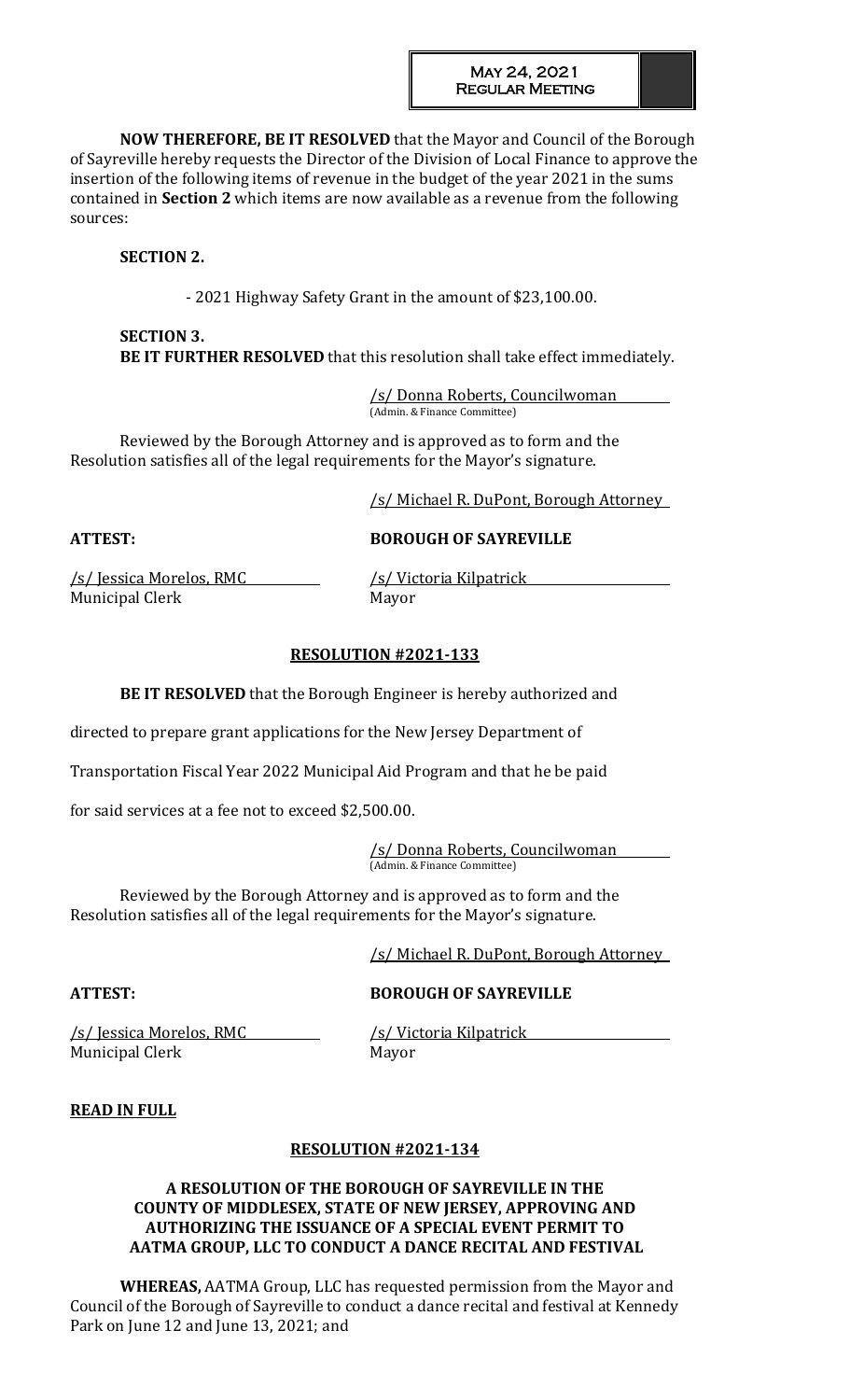**WHEREAS,** it is the belief of the governing body that these events provides activities which are family and community oriented;

**WHEREAS**, the Mayor and Borough Council agree that the event proposed will enhance community spirit; and

**THEREFORE, BE IT AND IT IS HEREBY RESOLVED** that AATMA Group, LLC is granted permission to conduct a dance recital and festival at Kennedy Park on June 12 and 13, 2021 subject to their posting of a \$10,000.00 bond, the filing the proper facility's use forms, hold harmless agreement and posting of the proper certificate of insurance. All fees and other services associated with the event from a particular department will be billed at cost and must comply with recommendations from the Police Department.

> /s/ Damon Enriquez, Councilman (Recreation Committee)

Reviewed by the Borough Attorney and is approved as to form and the Resolution satisfies all of the legal requirements for the Mayor's signature.

/s/ Michael R. DuPont, Borough Attorney

**ATTEST: BOROUGH OF SAYREVILLE**

/s/ Jessica Morelos, RMC /s/ Victoria Kilpatrick Municipal Clerk Mayor

At this time Mayor Kilpatrick opened the meeting up to the public for questions or comments on this resolution.

There being no comments, Council President Dalina moved the public portion be closed and the Resolution be adopted on Roll Call vote. Seconded by Councilwoman Novak.

Roll Call: Councilpersons Dalina, Conti, Enriquez, Maher, Novak, Roberts, all Ayes. Carried.

# **BOROUGH ATTORNEY - Michael DuPont – NONE**

# **PUBLIC PORTION**

At this time Mayor Kilpatrick opened the meeting to the public for questions or comments on any and all matters.

Those commenting were:

- Jim Robinson, 11 Borelle Square

Mr. Robinson questioned the status of having other meetings being easily found on the Borough website.

Business Administrator Frankel stated that the website is being redesigned and he thought that some improvements were made temporary.

Mr. Robinson asked Councilwoman Roberts about an ordinance that was passed amending Section 2-64.

Clerk responded that it increased the business license renewal fee from \$50 to \$75.

Mr. Robinson questioned why it was raised.

Councilwoman Roberts stated that it hasn't been raised in a number of years. Councilwoman Maher stated the fee has been the same for 25 years and the fee is still below what other towns charge.

Mr. Robinson questioned where he can find a copy of an ordinance that's listed on the agenda.

Clerk responded that they are posted where the agendas are.

Mr. Robinson questioned Ordinance #529-21 on what it does.

Councilwoman Maher stated that its state mandated that the fees collected must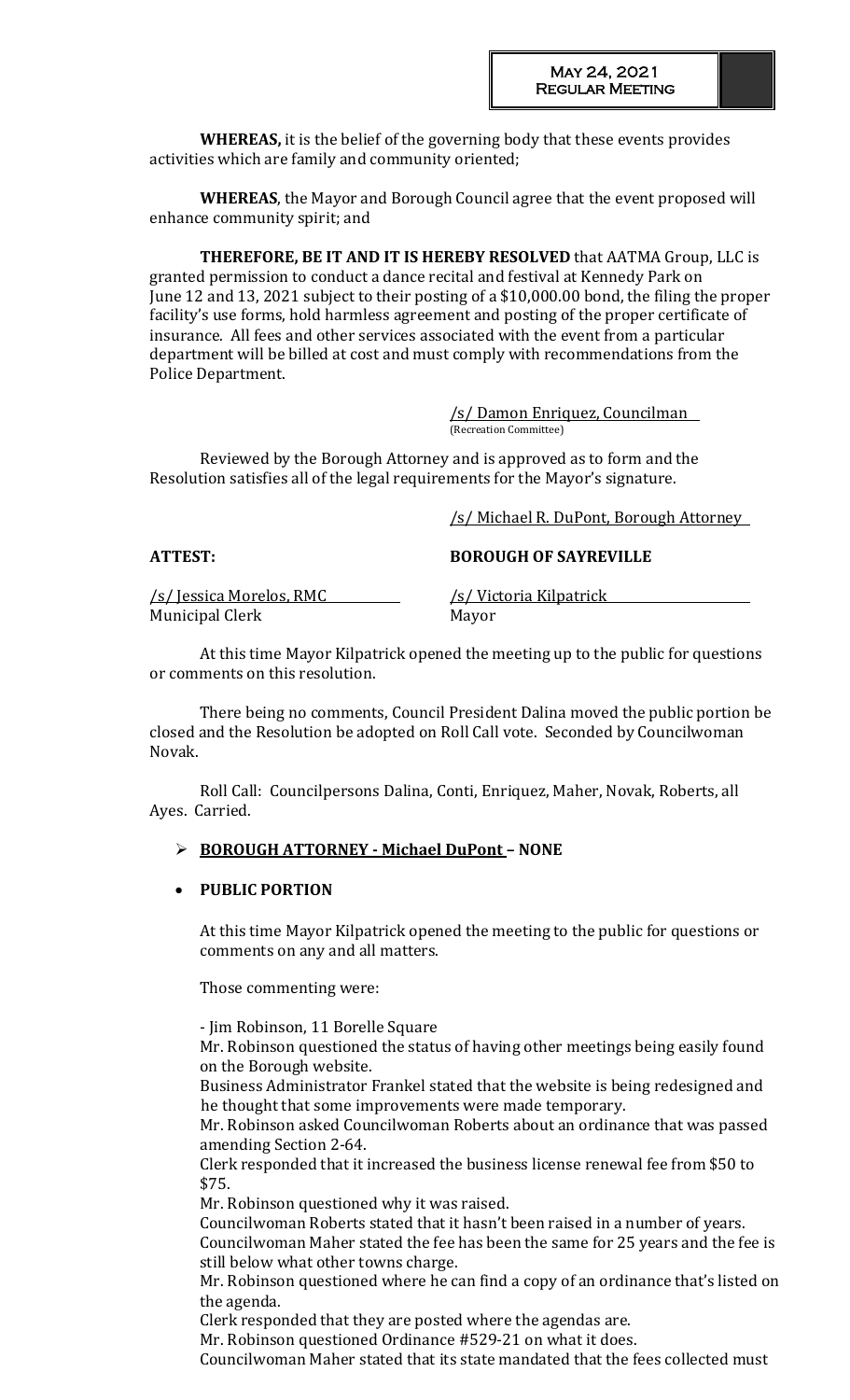cover the cost of the construction which is not happening so the ordinance is increasing the fees.

- Arthur Rittenhouse, 33 Delikat Lane

Mr. Rittenhouse questioned why Main Street wasn't paved from Glenwood to Schmitt Street.

Borough Engineer stated that it's a county road and project.

Business Administrator Frankel stated that he'll look into it.

Mr. Rittenhouse questioned the status on Fulton's Landing court date.

Borough Attorney DuPont stated that the attorney for Fulton's Landing had adjourned the hearing and has no further information.

Mr. Rittenhouse questioned if the two drop boxes are being checked on a daily basis.

Clerk Morelos stated that the county is picking up the ballots everyday.

He questioned if someone is looking at the tapes.

Clerk responded that the drop box at Borough Hall is being monitored by her office.

Mr. Rittenhouse questioned if the tapes would be saved.

Clerk Morelos they'll be in her possession until the time when we can get rid of them.

He stated that the Historical Society will hold their 3rd Night at the Museum on June 10<sup>th</sup> honoring the veterans.

- Karen Bebert, 9 Burlington Road

Ms. Bebert thanked the Mayor and Council for having the garbage picked up at the school from their cleanup. She commented on the speed sign on Cheesequake Road past the Madison Park Firehouse. Ms. Bebert commented on the traffic situation by the Dunkin Donuts on Raritan Street. She commented on issues in Kennedy Park.

Further discussion on Kennedy Park.

- Delores Caperino, 37 Vernon Street

Ms. Caperino stated that she has an unresolved complaint with the Borough for over six months regarding zoning and property maintenances for Brennan Brothers Construction. She stated she's very upset with the way this complaint is being handled.

Mayor requested that the Business Administrator and Borough Attorney review the situation and get back to Ms. Caperino.

- Edward Grimes, Sativacross.org

Mr. Grimes is concerned that the Borough is banning medical dispensaries. He stated that the people need it and the Borough is not helping veterans. Borough Attorney DuPont stated that we are doing this to have a plan of action when the Council wishes to have medicinal within the Borough that it's in the proper area. He stated that the law does require the Borough to take a position

on it prior to August 2021.

Mr. Grimes questioned if there is a policy for the police officers to get their cannabis card. He also questioned if there was a resolution on the issue he brought up about black and brown people being listed white on the cannabis arrests.

Councilman Conti responded that arrest records only have a certain classification on the document.

Mayor asked that they give the Borough time to get it right for the residents of Sayreville.

- Jeffrey King, 24 Elizabeth Parkway, Eatontown.

Mr. King commented on medical cannabis. He thanked the Mayor and Council for taking their time to do it right.

- Jaime VanSciver, Greenidge Avenue, Hillsborough Ms. VanSciver stated she's confused about the opting out but she thought that was just for the recreational classification and nothing to do with medical.